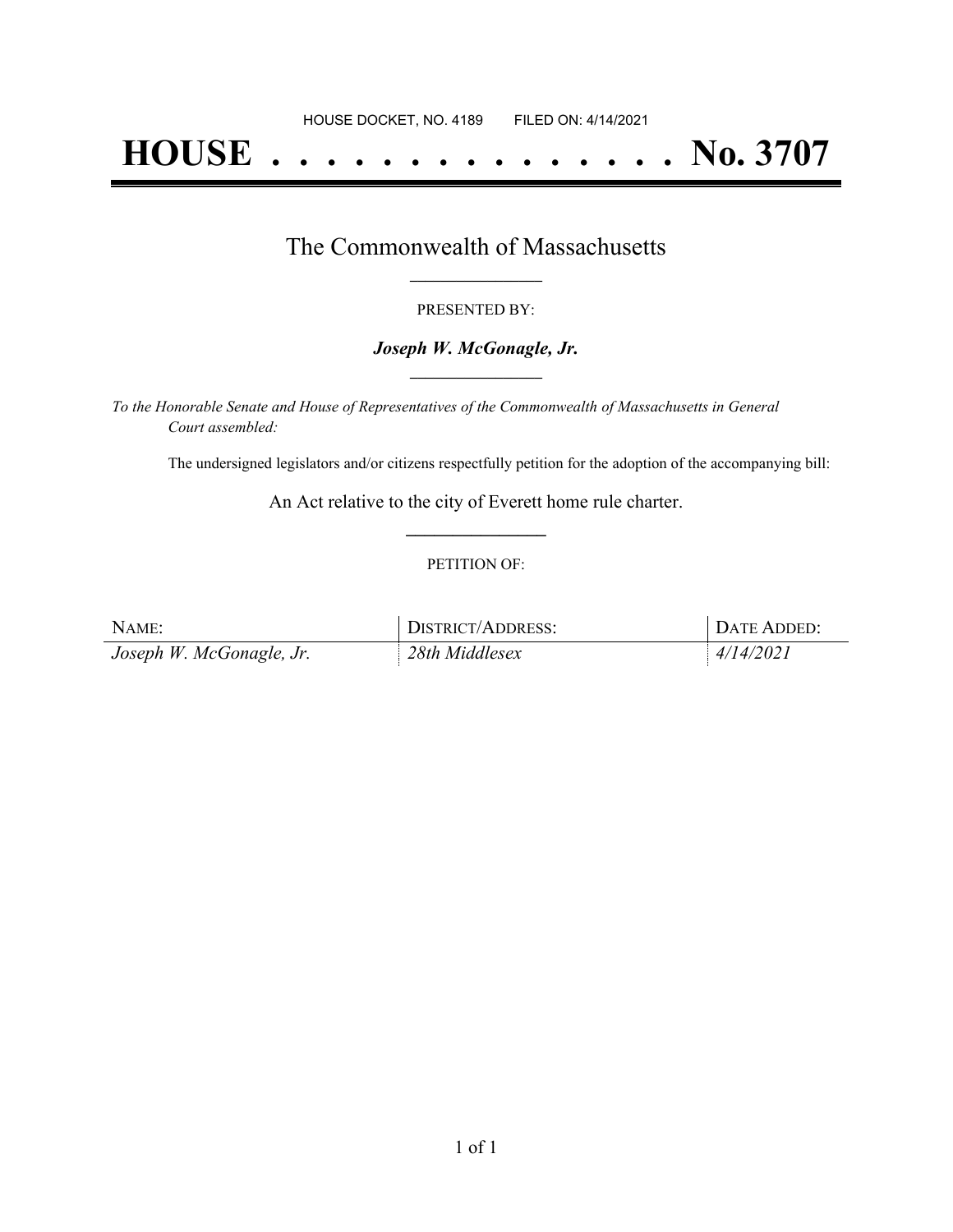#### HOUSE DOCKET, NO. 4189 FILED ON: 4/14/2021

## **HOUSE . . . . . . . . . . . . . . . No. 3707**

By Mr. McGonagle of Everett, a petition (accompanied by bill, House, No. 3707) of Joseph W. McGonagle, Jr. (with the approval of the mayor and city council) that the city of Everett be authorized to amend the charter of said city. Municipalities and Regional Government. [Local Approval Received.]

## The Commonwealth of Massachusetts

**In the One Hundred and Ninety-Second General Court (2021-2022) \_\_\_\_\_\_\_\_\_\_\_\_\_\_\_**

**\_\_\_\_\_\_\_\_\_\_\_\_\_\_\_**

An Act relative to the city of Everett home rule charter.

Be it enacted by the Senate and House of Representatives in General Court assembled, and by the authority *of the same, as follows:*

1 SECTION 1. The charter of the city of Everett, which is on file with the archivist of the

2 commonwealth as provided in section 12 of chapter 43B of the General Laws, is hereby amended

3 by striking out sections 2-1 to 2-3, inclusive, and inserting in place thereof the following 3

4 sections:-

5 Section 2-1: COMPOSITION, TERM OF OFFICE

6 (a) Composition - There shall be a city council of eleven (11) members that shall exercise

7 the legislative powers of the city, five (5) members of which shall be known as councilors-at-

8 large and be nominated and elected by and from the voters of the City at large, and six (6)

- 9 members of which shall be known as ward councilors. All ward councilors shall be domiciled in
- 10 the ward from which they seek to be nominated and elected and shall be elected by and from the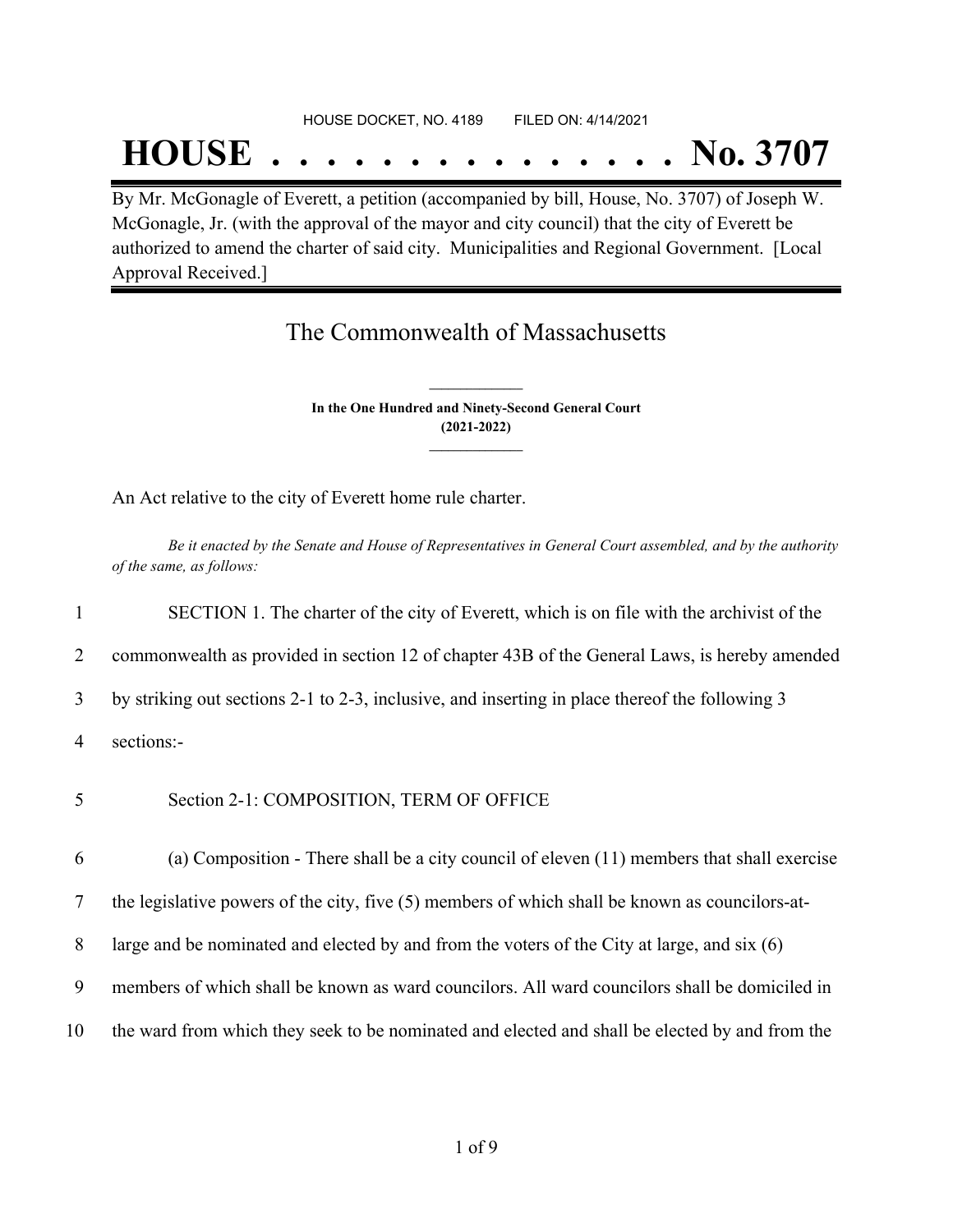voters of that ward only, with one (1) such ward councilor to be elected from each of the six (6) wards into which the City is divided.

 (b) Term of Office - The term of office for all councilors shall be for two (2) years each. The term shall run from the first business day of January succeeding their election and until their successors have been qualified. Such councilors shall be sworn into office no later than January 7 at eight o-clock in the evening (8:00 p.m.), at a time and place as shall be designated by the city clerk.

 (c) Eligibility - Any voter shall be eligible to hold the office of councilor-at-large. A ward councilor shall be a voter domiciled in the ward from which election is sought no later than 64 days prior to the date of the preliminary election. If a ward councilor or a councilor-at-large removes from the city during the term for which they were elected, such office shall immediately be deemed vacant by the City Clerk and shall be filled in the manner provided in Section 2-11. If a ward councilor removes from the ward from which they were elected during the first 18 months of their term, such office shall immediately be deemed vacant and filled in the manner provided in section 2-11; provided, however, that a ward councilor who removes from the ward 26 from which they were elected during the last six (6) months of their elected term and who remains a resident of the city may serve out the remainder of such term.

Section 2-2: PRESIDENT

 (a) Election and Term - As soon as practicable after the councilors-elect have been qualified following each biennial election, as provided in section 9-11, the members of the city council shall elect from among its members a president who shall serve for 1 year. The method of election of the president shall be prescribed within the rules of the city council.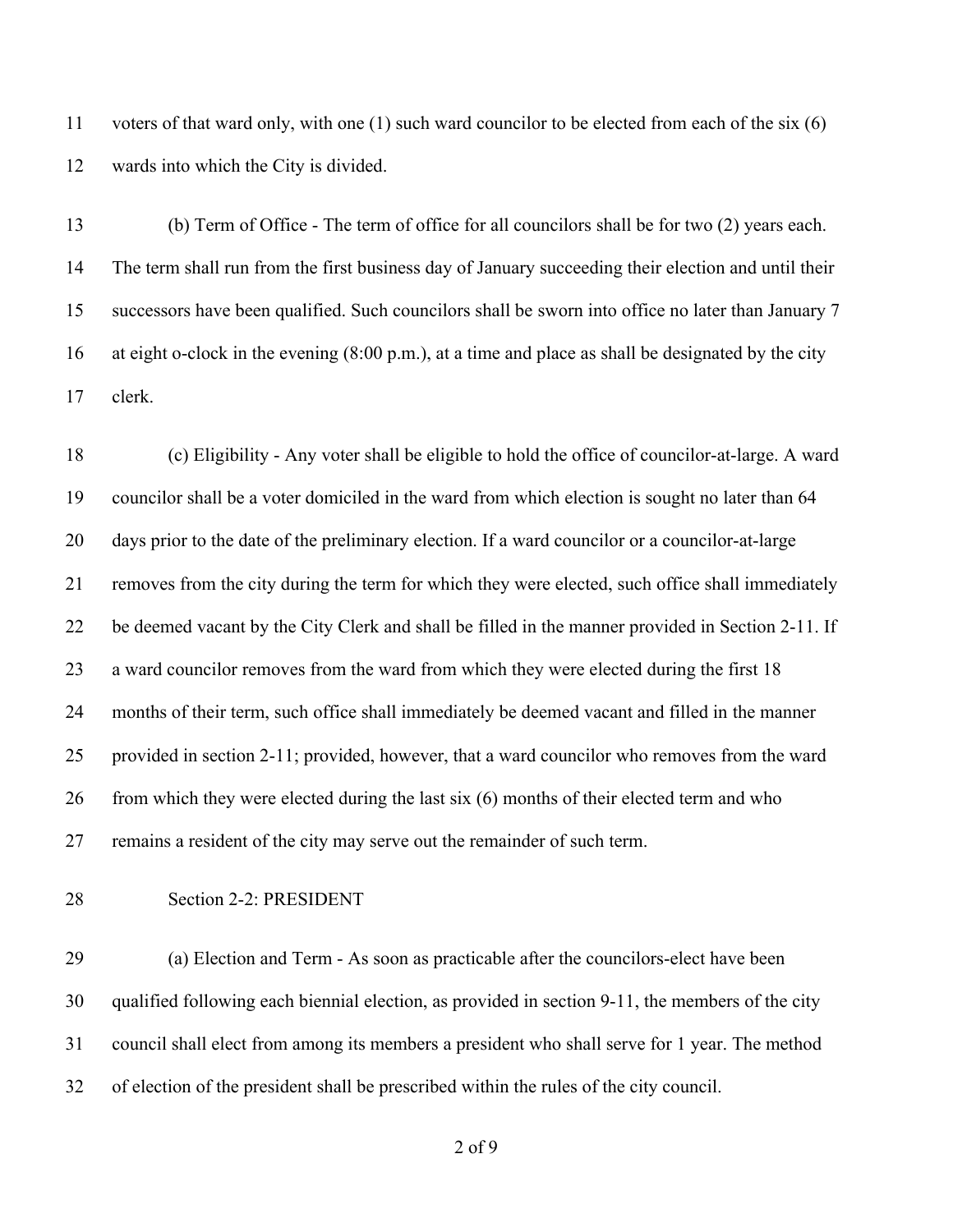(b) Powers and Duties - The president shall preside at all meetings of the city council, regulate its proceedings and shall decide all questions of order. The president shall appoint all members of all committees of the city council, whether special or standing. The president shall have the same powers to vote upon all measures coming before the city council as any other member of the city council. The president shall perform any other duties consistent with the office that may be provided by charter, by ordinance or by other vote of the city council.

### Section 2-3: PROHIBITIONS

 (a) Holding Other City Office or Position - No member of the city council shall hold any other city office or city employment unless allowed by section 268A of the General Laws or the state ethics commission. No former member of the city council shall hold any compensated appointed city office or appointed city employment until thirty (30) days following the date on which the former member's service on the city council has terminated. This provision shall not prevent a city officer or other city employee who vacated a position in order to serve as a member of the city council from returning to the same office or other position of city employment held at the time the position was vacated, but no such person shall be eligible for any other municipal position until thirty (30) days following the termination of service as a member of the city council.

 (b) Interference with Administration - No city council or any member of the city council shall give orders or directions to any officer or employee of the city appointed by the mayor, either publicly or privately.

 (c) Felony Conviction – Any person who has been finally convicted of a felony under state or federal law shall not be eligible to petition for, or serve in, any elective or appointive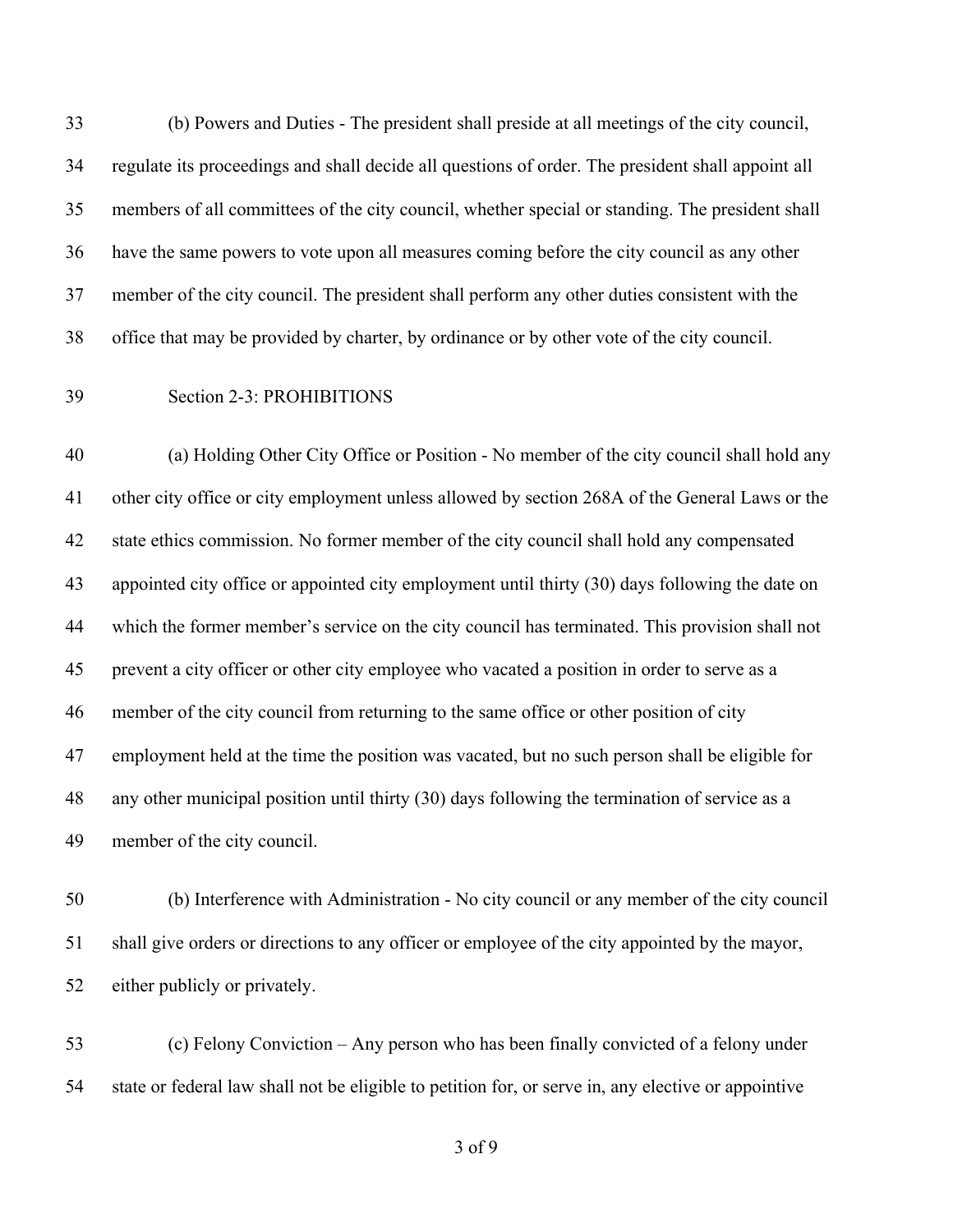| 55 | office or position under the city. Any councilor who has been finally convicted of a felony under               |
|----|-----------------------------------------------------------------------------------------------------------------|
| 56 | state or federal law shall be deemed to have vacated said office and shall be disqualified from                 |
| 57 | serving in any other elective or appointive office or position under the city.                                  |
| 58 | SECTION 2. Said charter, as so appearing, is hereby further amended by striking out                             |
| 59 | sections 4-1 to 4-3, inclusive, and inserting in place thereof the following 3 sections:-                       |
| 60 |                                                                                                                 |
| 61 | Section 4-1: COMPOSITION, TERM OF OFFICE                                                                        |
| 62 | (a) Composition - There shall be a school committee which shall consist of ten $(10)$                           |
| 63 | members, including the mayor in an ex officio capacity, with a voice and a vote. Three (3) of                   |
| 64 | these members, to be known as school committee members-at-large, shall be nominated and                         |
| 65 | elected by and from the voters at large. Six of these members, to be known as ward school                       |
| 66 | committee members, shall be domiciled in the ward from which they were elected and shall be                     |
| 67 | nominated and elected by and from the voters of that ward only, with one (1) such ward school                   |
| 68 | committee member to be elected from each of the $six(6)$ wards into which the City is divided.                  |
| 69 | (b) Term of Office - The term of office for school committee members shall be for 2                             |
| 70 | years each. The term shall run from the first business day of January succeeding their election,                |
| 71 | and until their successors have been qualified. Such school committee members shall be sworn                    |
| 72 | into office no later than January 7 at 8:00 in the evening $(8:00 \text{ p.m.})$ , at a time and place as shall |
| 73 | be designated by the City Clerk.                                                                                |
|    |                                                                                                                 |

 (c) Eligibility – Any voter shall be eligible to hold the office of school committee member-at-large. A ward school committee member shall be a voter domiciled in the ward from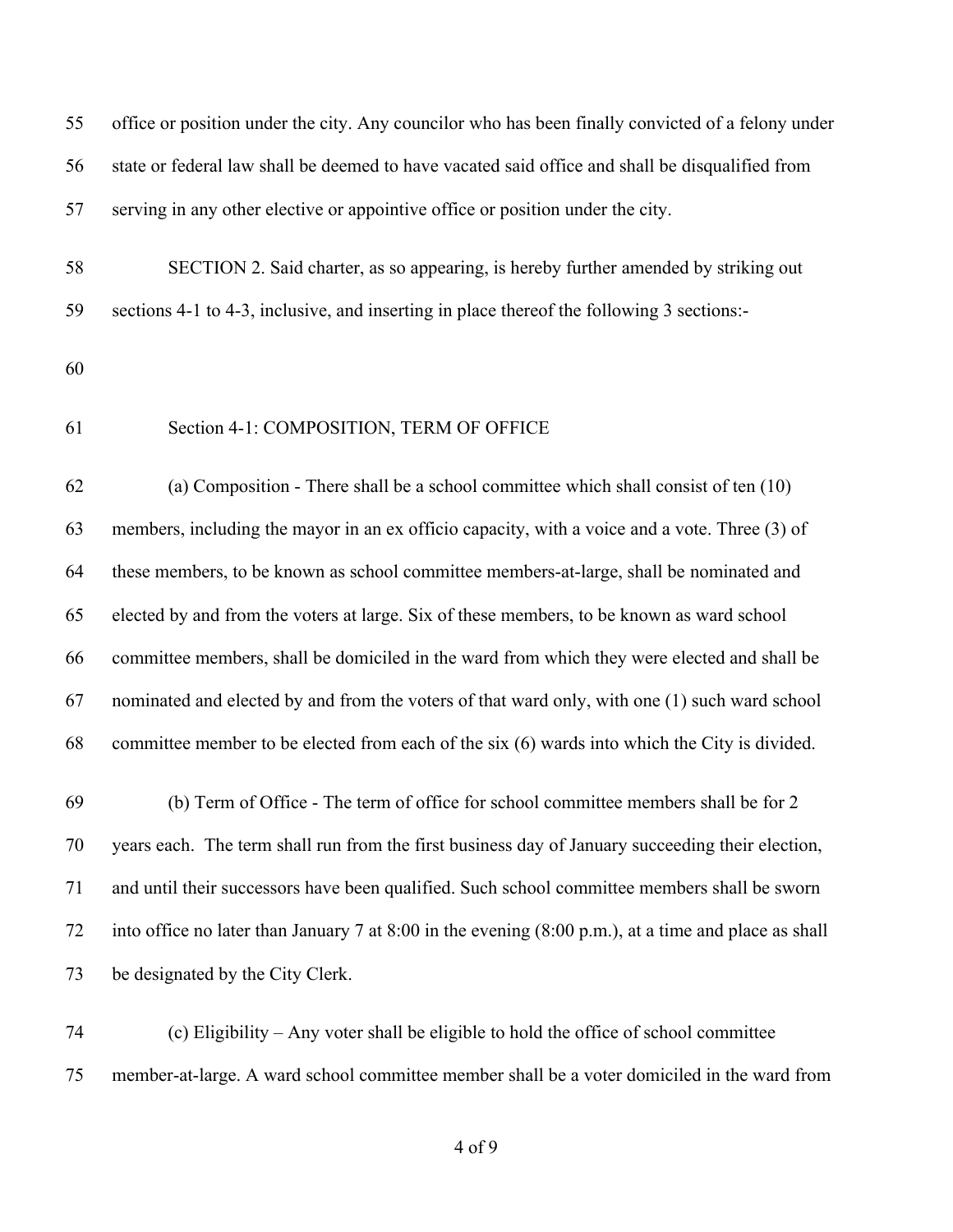which election is sought no later than 64 days prior to the date of the preliminary election. If a ward school committee member or a school committee member-at-large removes from the city during the term for which they were elected, such office shall immediately be deemed vacant by the City Clerk and shall be filled in the manner provided in Section 4-6. If a ward school committee member removes from the ward from which they were elected during the first 18 months of their term, such office shall immediately be deemed vacant and filled in the manner provided in section 4-6; provided, however, that a ward school committee member who removes from the ward from which they were elected during the last six (6) months of their elected term, and who remains a resident of the city, may serve out the remainder of such term.

### Section 4-2: SCHOOL COMMITTEE COMPOSITION AND ORGANIZATION

 (a) Powers and Duties, Chair - As soon as practicable after the school committee members-elect have been qualified following each biennial city election, as provided in section 9-11, the school committee shall organize by electing 1 of the school committee members to serve as school committee chair. The school committee chair shall preside at all meetings of the school committee, regulate its proceedings and decide all questions of order. The school committee chair shall appoint all members of all subcommittees of the school committee, whether special or standing. The school committee chair shall have the same powers to vote upon all measures coming before the school committee as any other member of the school committee. The school committee chair shall perform such other duties consistent with the office as may be provided by this charter or by vote of the school committee.

 (b) Powers and Duties, Vice Chair - As soon as practicable after the school committee members-elect have been qualified following each biennial city election, as provided in section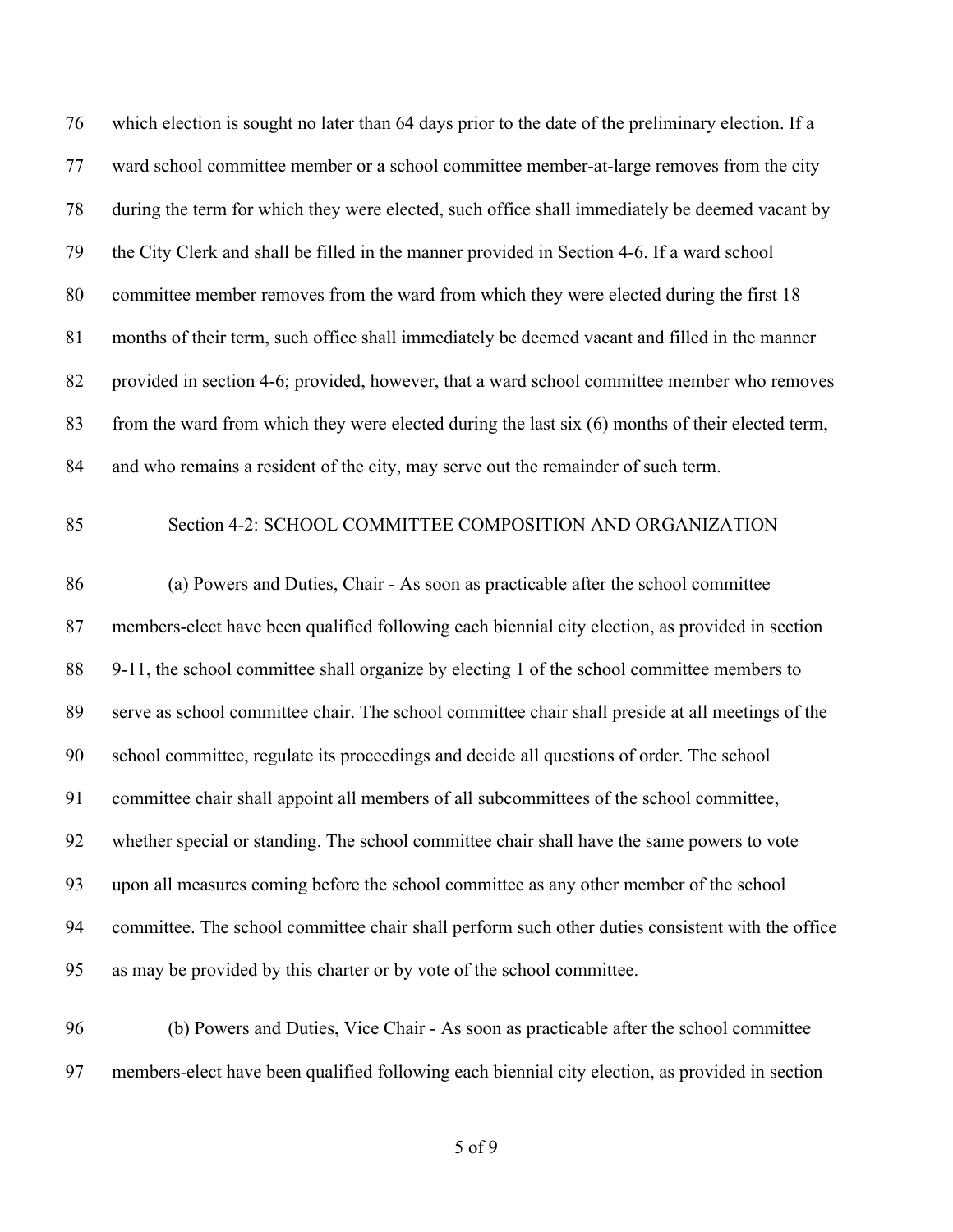| 9-11, the school committee shall organize by electing 1 of the school committee members to           |
|------------------------------------------------------------------------------------------------------|
| serve as school committee vice chair. In the absence of the chair, the vice chair shall exercise all |
| of the duties and authority of the chair, other than appointing members of subcommittees,            |
| whether special or standing.                                                                         |
| (c) School Committee meetings – Except in the case of an emergency or in the event of a              |
| joint meeting, the school committee shall not meet on the same date as a regular city council        |
| meeting.                                                                                             |
| Section 4-3: SCHOOL COMMITTEE PROHIBITIONS                                                           |
| (a) Holding Other City Office or Position - No member of the school committee shall                  |
| hold any other city office or city employment unless allowed by section 268A of the General          |
| Laws or the state ethics commission. No former member of the school committee shall hold any         |
| compensated appointed city office or appointed city employment until thirty (30) days following      |
| the date on which the former member's service on the school committee has terminated. This           |
| provision shall not prevent a city officer or other city employee who vacated a position in order    |
| to serve as a member of the school committee from returning to the same office or other position     |
| of city employment held at the time the position was vacated, but no such person shall be eligible   |
| for any other municipal position until thirty (30) days following the termination of service as a    |
| member of the school committee.                                                                      |
|                                                                                                      |

 (b) Interference with Administration - No school committee or any member of the school committee shall give orders or directions to any officer or employee of the city appointed by the mayor, either publicly or privately.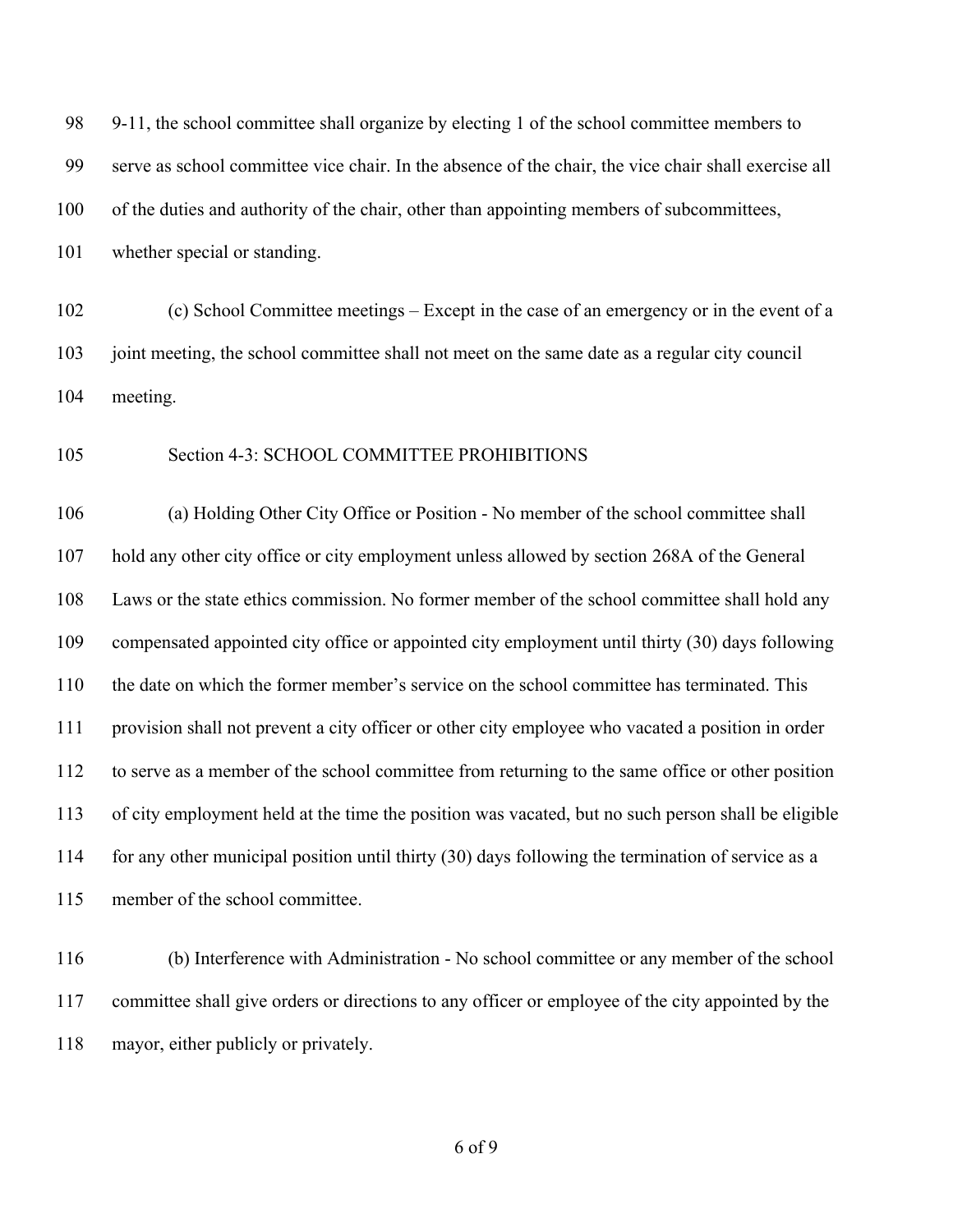(c) Felony Conviction – Any person who has been finally convicted of a felony under state or federal law shall not be eligible to petition for, or serve in, any elective or appointive office or position under the city. Any school committee member who has been finally convicted of a felony under state or federal law shall be deemed to have vacated said office and shall be disqualified from serving in any other elective or appointive office or position under the city.

 Said charter, as so appearing, is hereby further amended by striking out subsection (a) of section 7-3 and inserting in place thereof the following subsection:-

 (a) Ballot Preparation and Signature Requirements -- The Everett Board of Election Commissioners and City Clerk shall prepare separate nomination papers for nomination to at- large and ward positions, and make the papers available no earlier than April 2 in each preliminary election year. Said papers shall be submitted to the city clerk on or before 4 o'clock in the afternoon on the 45th day prior to the declared date of the preliminary election. An individual may appear on the ballot for only one office at any preliminary, regular or special election. Nomination papers shall be signed by the following number of voters for each office: mayor, no fewer than 500, with at least 25 signatures certified from each ward; councilor-at-large or school committee member at large, no fewer than 250; ward councilor or ward school committee member, no fewer than 100 from the ward in which election is sought. The number of signatures for nomination may be changed from time to time by an affirmative vote of no less than seven (7) councilors. Any candidate taking out papers shall be advised of the number of signatures required for nomination to the office sought.

 SECTION 4. Said charter, as so appearing, is hereby further amended by striking out subsection (b) of section 8-5 and inserting in place thereof the following subsection:-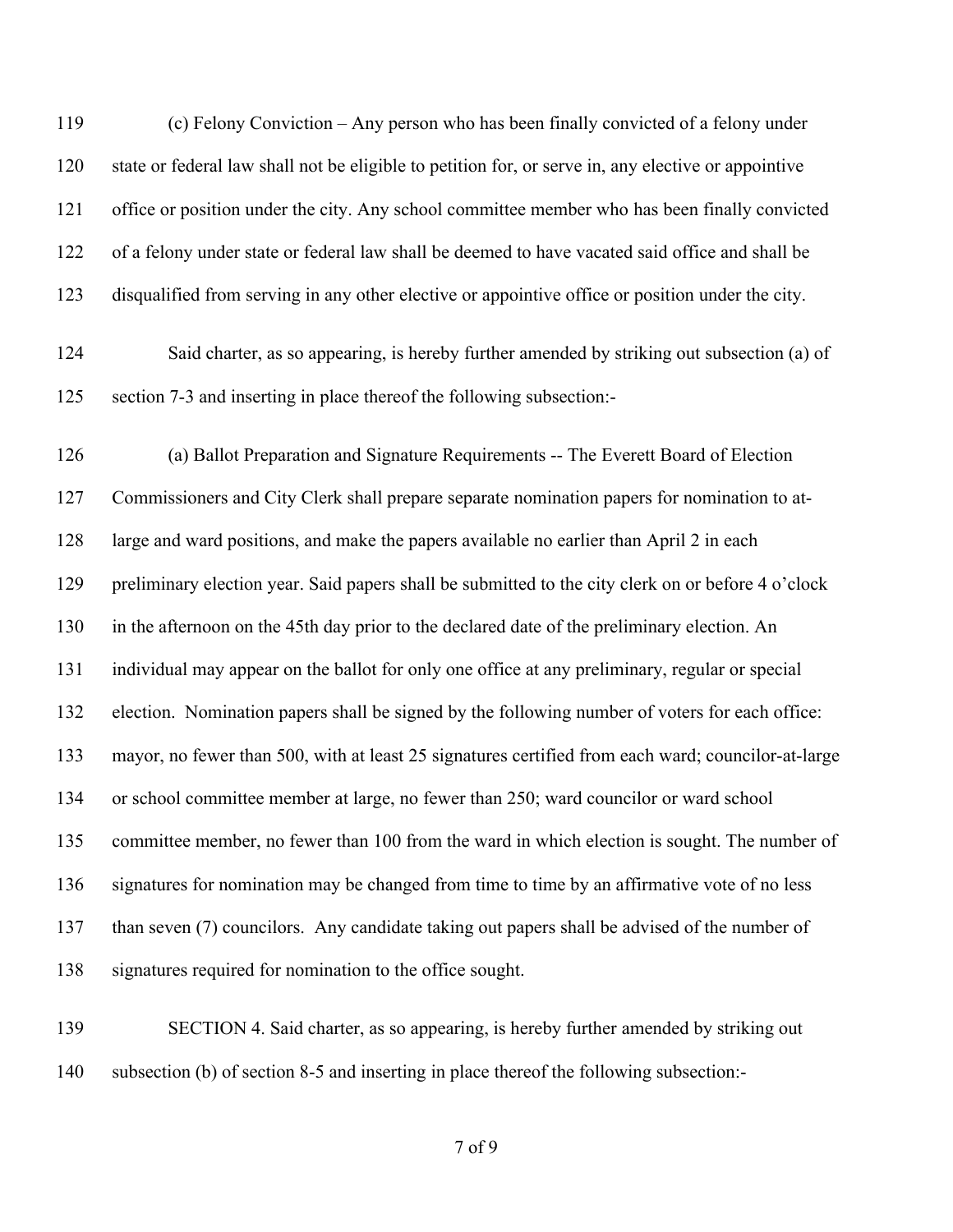(b) Recall Petition - A recall petition may be initiated by the filing of an affidavit containing the name of the officer sought to be recalled and a statement of the grounds for recall; provided, that the affidavit is signed by at least 500 voters for any officer elected city-wide and 144 300 voters for any officer elected by ward. The city clerk shall thereupon deliver to the voters making the affidavit, copies of petition blanks demanding such recall, copies of which printed 146 forms the city clerk shall keep available. The blanks shall be issued by the city clerk, with signature and official seal attached thereto. The petition blanks shall be dated, addressed to the city council and contain: (i) the names of all the persons to whom they are issued; (ii) the number of blanks issued; (iii) the name of the person whose recall is sought; (iv) the office from which removal is sought; and (v) the grounds of recall as stated in the affidavit. A copy of the petition shall be entered in a record book to be kept in the office of the city clerk. The recall petition shall be returned and filed with the city clerk within 28 days after the filing of the affidavit and shall have been signed by at least 20 per cent of the voters of the city for offices elected city-wide and at least 20 per cent of the voters of the ward for offices elected by ward. The city clerk shall immediately submit the petition to the Election Commissioners, and the board shall, within 5 working days, certify thereon the number of signatures that are names of voters.

 SECTION 5. Said charter, as so appearing, is hereby further amended by striking out section 8-6 and inserting in place thereof the following section:-

### Section 8-6: REQUIRED VOTER PARTICIPATION

 For any measure to be effective under any initiative procedure and for any measure to be declared void under any referendum procedure, at least 20 per cent of the voters, as of the most recent regular city election, shall vote at an election that includes on the ballot submission of one